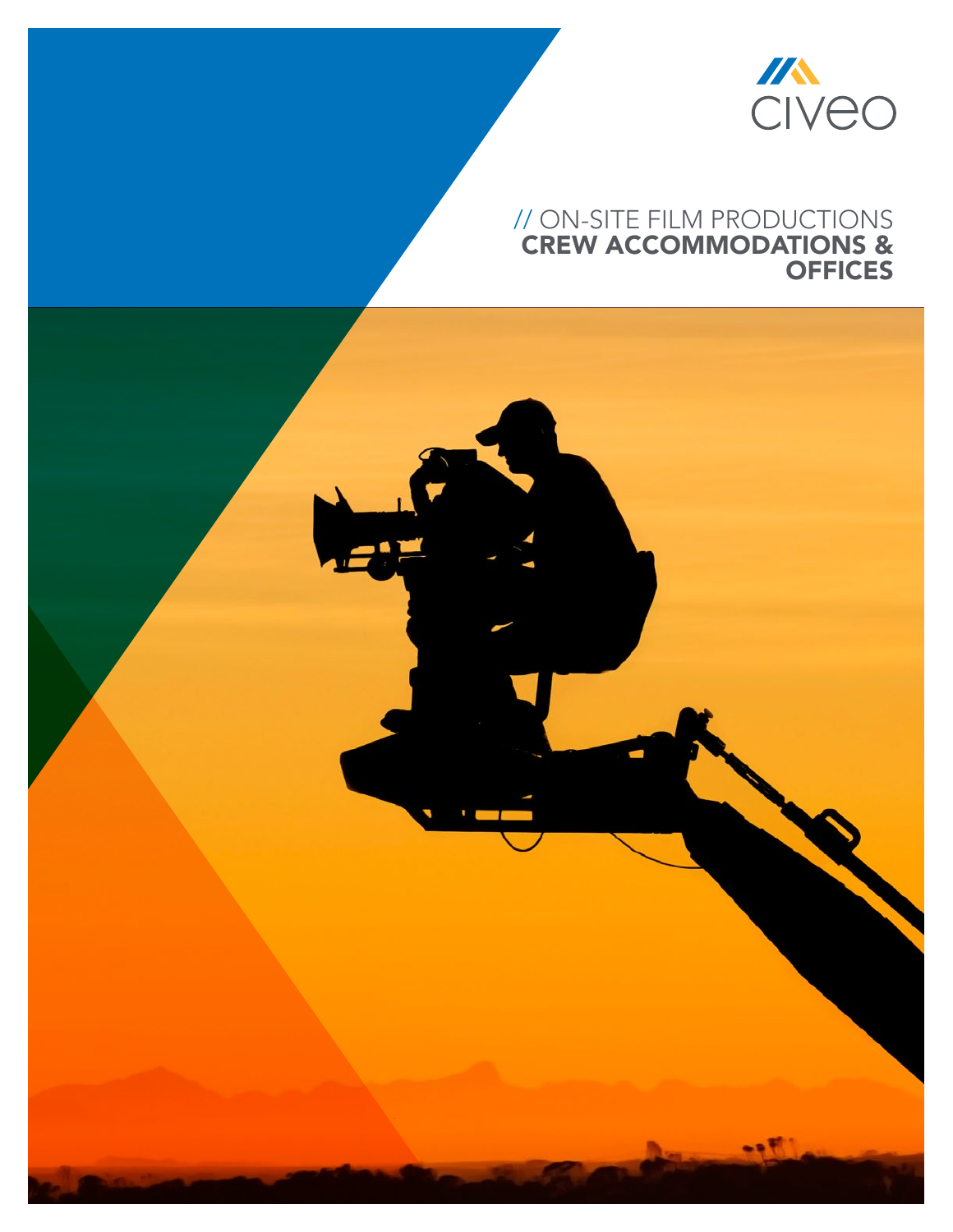# Customizable, Modular, Relocatable, and Scalable **CONFIGURATIONS**

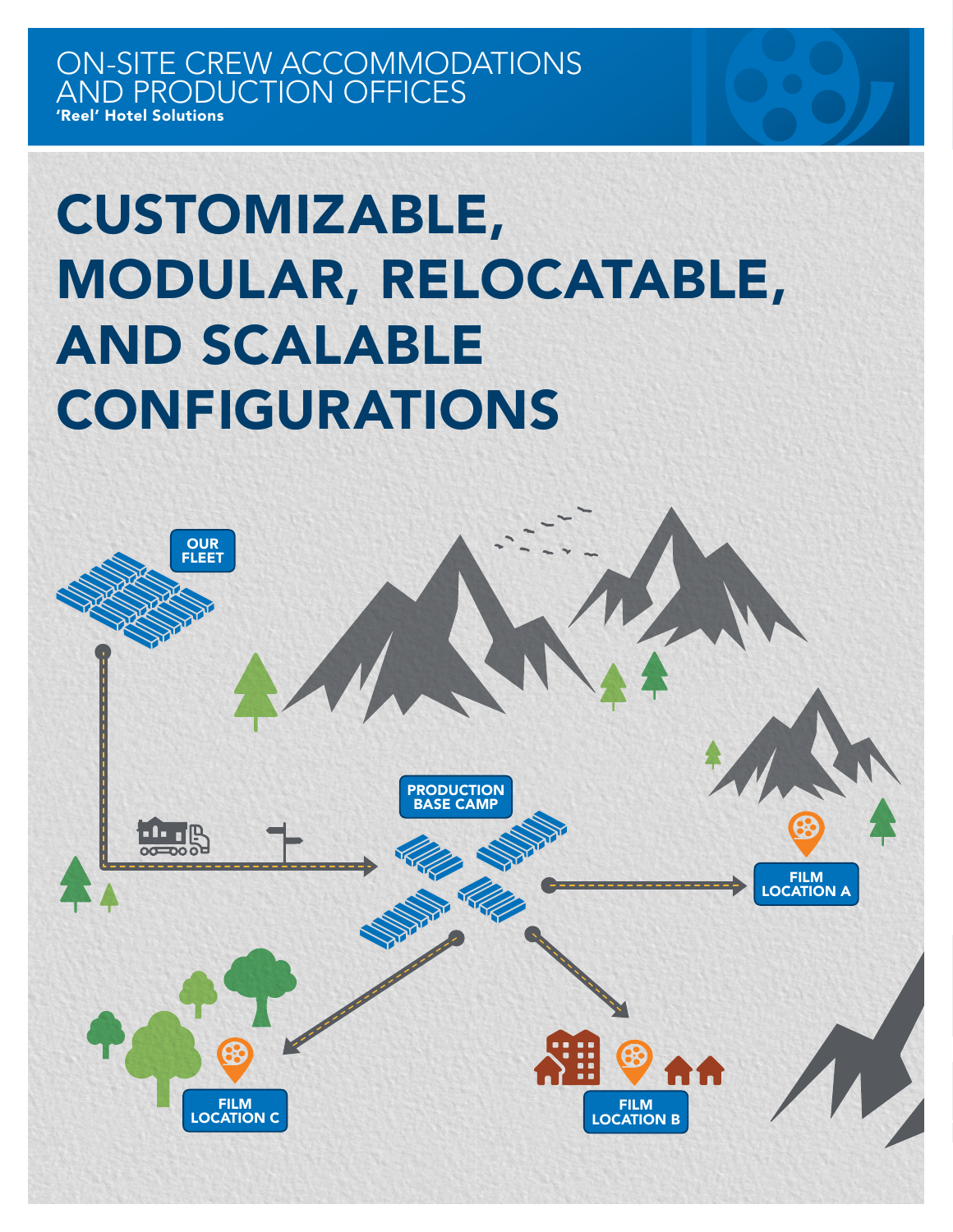

## Ideal Basecamp for Remote Shooting Locations

Civeo offers a rental fleet of film crew accommodations and office space that is ideal for use in remote shooting locations, or where local amenities are not sufficient to support the needs of your production.

#### Quick Dispatch Nationwide

We maintain an inventory of structures that can be mobilized to any jurisdiction in the continental US and Canada, installed and ready for use within days.

#### Move-in Ready

Our services are fully turnkey, with daily lease rates that include all the following amenities:

- • Fully furnished units
- Bed linens and towels
- • Dishes and kitchenware
- • WI-FI (where services available)
- DirectTV
- Air conditioning
- • Washer/dryers
- • Bathrooms
- • Workstation

#### Advantages of On-Site Accommodations

- • Eliminate or reduce travel to and from the set
- Accommodate your crew closer to your shooting location
- Avoid overburdening smaller local communities with limited amenities
- Tailor the footprint to your site requirements with custom, scalable configurations
- Self-contained production community when controlled access is required

#### Union-Friendly Collaboration

Civeo is mindful of the union agreements in place for most productions and can collaborate with the various organizations contracted to provide site services.

On your behalf, we regularly interact with unionized service providers for catering, site utilities, transportation, and any other production department to ensure alignment of needs on location while planning the project.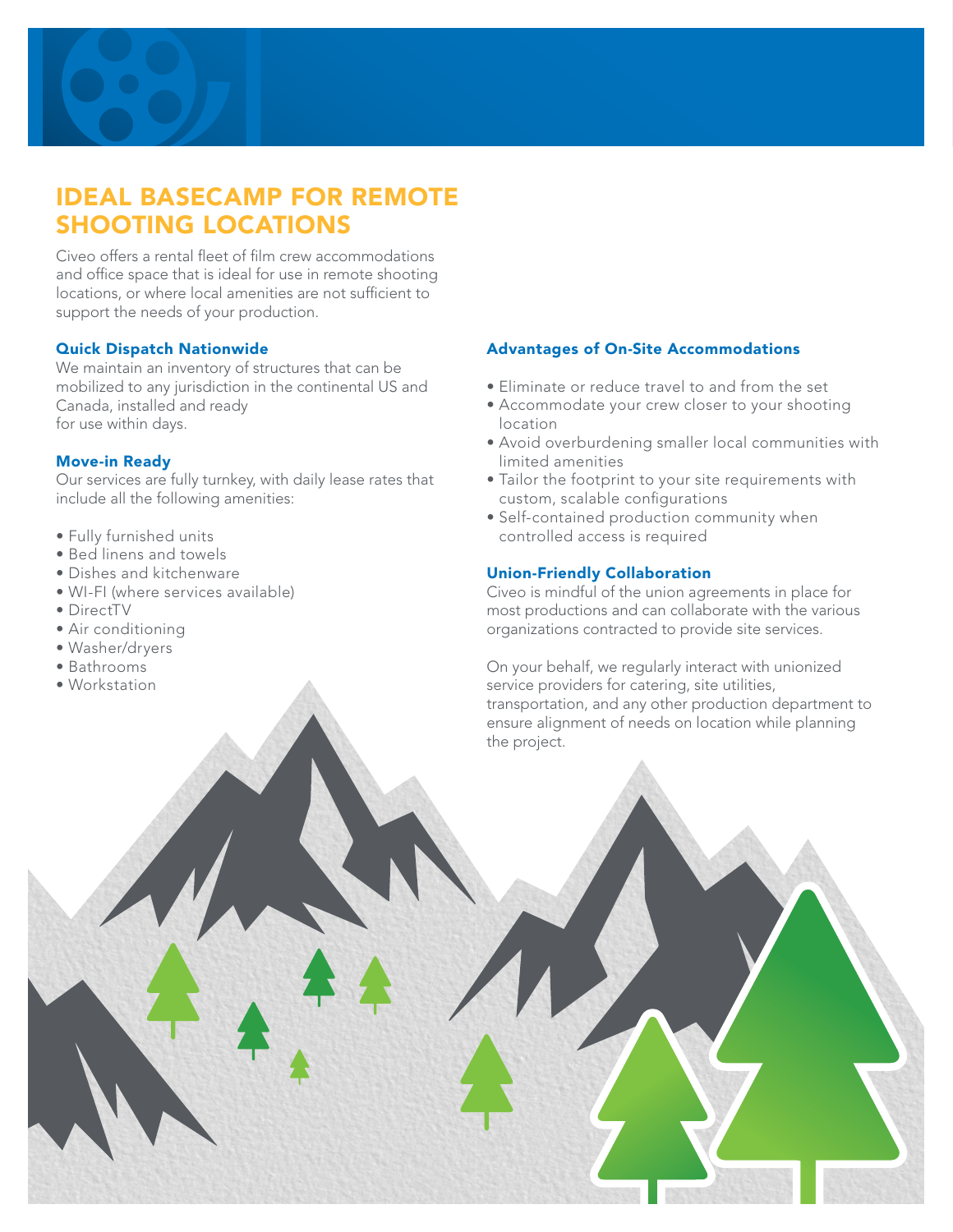### crew accommodations On-site Hotels For Film Crews

## Duplex Suites

#### Two separate bedrooms, each containing:

- 1 bedroom (single or double occupancy)
- 1 three-piece bathroom
- • In-suite workstation
- Satellite TV systems & hardware
- Stacked laundry
- • Full kitchen
- • Lockable storage
- • Personal temperature control in each room
- • Walls engineered to reduce noise transfer
- Customizable to accommodate more sleeping space and less work space



# 2 Bed, 2 Bathroom Unit

- 1 suite (single or double occupancy) with 3-piece bathroom
- 1 bedroom (single or double occupancy)
- 1 bathroom w\ jetted jacuzzi tub
- • Living area with couch and recliner
- Satellite TV systems & hardware
- Stacked laundry
- • Full kitchen
- • Lockable storage
- • Walls engineered to reduce noise transfer
- Customizable to accommodate more sleeping space and less work space



## 4 Bed, 4 Bathroom Unit

#### Bedrooms include:

- Full size bed with 4 drawers offerring plenty of storaget
- Opened closet with wire rack
- Desk, chair and lamp
- • Mini fridge
- 32" wall-mounted TV with cable
- Electronic lock access

#### Common area:

- Dining table with 4 chairs
- • Microwave, coffee pot, and silverware
- Plates, bowls, glasses, and a set of pots
- • 13gal trash can
- 32" wall-mounted TV with cable
- Fire extinguisher
- • Washer and dryer

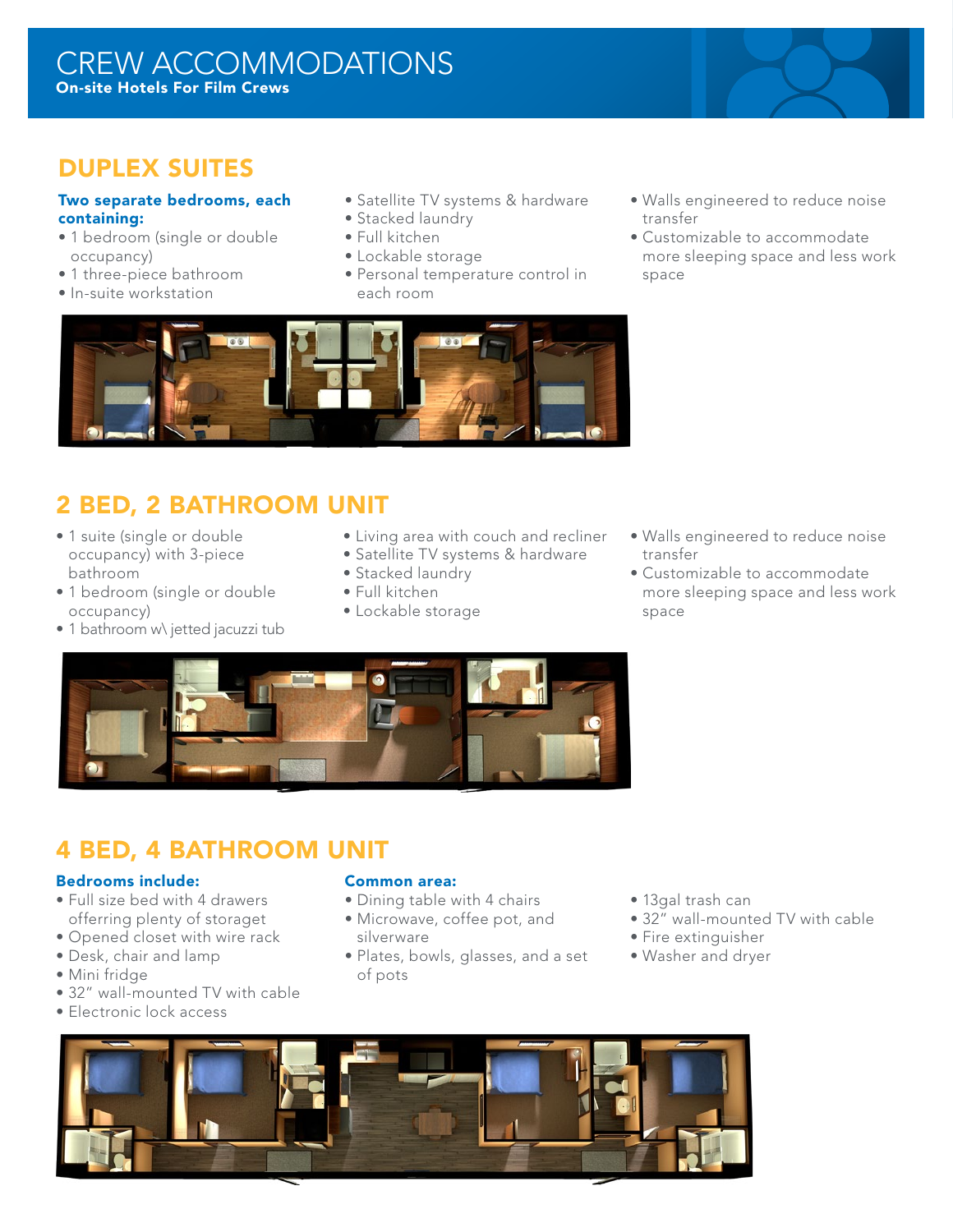## SECURITY CHECK-IN OFFICE

- • Mudroom with storage and coat hooks
- • Office with four separate workstations
- • White board and cork board
- Ability to use as stand-alone unit
- • Walls engineered to reduce noise transfer
- Ability to customize units to meet clients needs (safety shack, workout room, etc)



## Production Office

- • Workstation/cooktop and sink
- Office 2 has two workstations and separate entrance
- Central office has two additional workstations
- • One bathroom
- Satellite TV systems & hardware
- Stacked laundry
- • Full kitchen
- • Storage
- • Walls engineered to reduce noise transfer



## Conference Rooms

We offer various options and configurations to entertain your meeting and collaboration needs. Please speak with your representative on how we can best accommodate your production meetings.